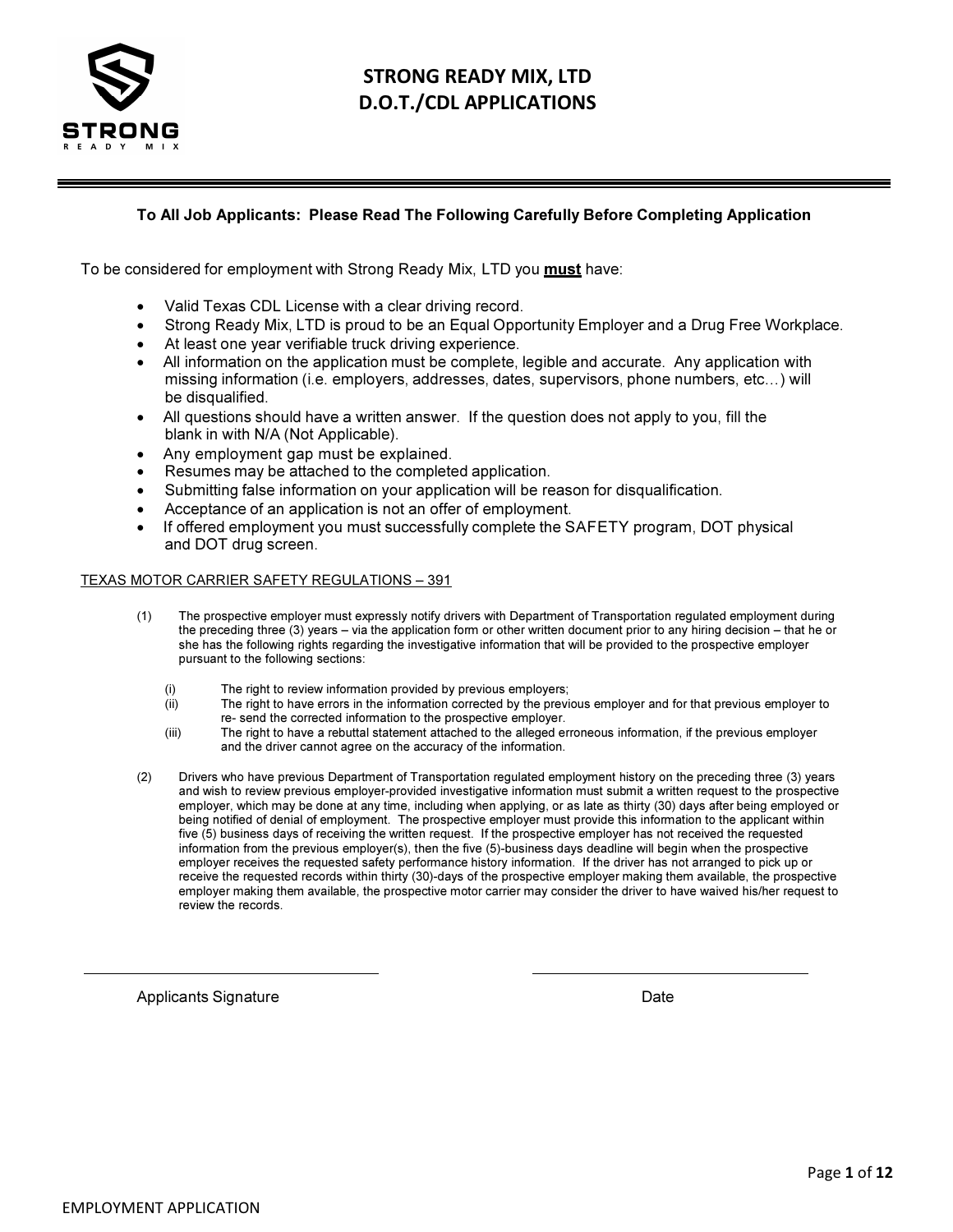

## 108 CR 583 Abilene, TX 79606

## APPLICATION FOR EMPLOYMENT

## We consider applicants for all positions without regard to race, color, religion, sex, national origin, age, disability, veteran status or any other legally protected status.

|                                                                                                                                                                                                                                                                                                                           |                                                 |                  | (PLEASE PRINT CLEARLY) |                            |                            |                           |                |
|---------------------------------------------------------------------------------------------------------------------------------------------------------------------------------------------------------------------------------------------------------------------------------------------------------------------------|-------------------------------------------------|------------------|------------------------|----------------------------|----------------------------|---------------------------|----------------|
| Last Name                                                                                                                                                                                                                                                                                                                 |                                                 |                  | <b>First Name</b>      |                            |                            |                           | Middle Initial |
| Number<br>Address                                                                                                                                                                                                                                                                                                         |                                                 | <b>Street</b>    |                        | $\overline{C}$ ity         | <b>State</b>               |                           | Zip Code       |
| Telephone Number                                                                                                                                                                                                                                                                                                          |                                                 | E-mail Address   |                        |                            | Social Security Number     |                           |                |
| Position(s) Applied For                                                                                                                                                                                                                                                                                                   |                                                 |                  |                        |                            | Wage/Salary Expected       |                           |                |
| How did you learn about us? Please check one and include the Name.<br>Advertisement<br><b>Employment Agency</b>                                                                                                                                                                                                           | Friend<br>Relative                              | Walk In<br>Other | Name                   |                            |                            |                           |                |
| Are you at least 18 years of age? (21 for applicants seeking a driving position)                                                                                                                                                                                                                                          |                                                 |                  |                        |                            |                            | Yes                       | No             |
|                                                                                                                                                                                                                                                                                                                           |                                                 |                  |                        |                            |                            |                           |                |
| Have you been employed with us before?<br>If yes, what dates                                                                                                                                                                                                                                                              |                                                 |                  |                        |                            |                            | Yes                       | N <sub>0</sub> |
| Do we employ any of your relatives?<br>If yes, Name <b>Name Name If yes, Name If yes, Name If yes, Name If yes, Name If yes, Name If yes, Name If yes, Name If yes, Name If yes, Name If yes, Name If yes, Name If yes, Name If yes, Name If yes, Name If yes, Name I</b>                                                 |                                                 |                  |                        |                            |                            | Yes                       | N <sub>0</sub> |
| Once employed, can you submit verification of your legal right to work in the U.S.?                                                                                                                                                                                                                                       | (verification will be required upon employment) |                  |                        |                            |                            | Yes                       | No             |
| Are you currently employed?                                                                                                                                                                                                                                                                                               |                                                 |                  |                        |                            |                            | Yes                       | N <sub>0</sub> |
| On what date will you be available for work?                                                                                                                                                                                                                                                                              |                                                 |                  |                        |                            |                            | Date: $\_\_\_\_\_\_\_\_\$ |                |
| Can you travel if a job requires it?                                                                                                                                                                                                                                                                                      |                                                 |                  |                        |                            |                            | Yes                       | No             |
| Are you available to work:                                                                                                                                                                                                                                                                                                | Full Time<br>Overtime                           |                  | Part Time<br>Evening   | Shift Work<br>24-Hour Call | Temporary<br><b>Nights</b> |                           |                |
| Have you ever had a conviction, deferred adjudication, or placement on probation for a felony or crime other than traffic<br>violations:<br>If yes, please explain. (Disclosure of a criminal record does not automatically disqualify you for employment.<br>Consideration of your case will be judged on its own merit) |                                                 |                  |                        |                            |                            | Yes                       | No             |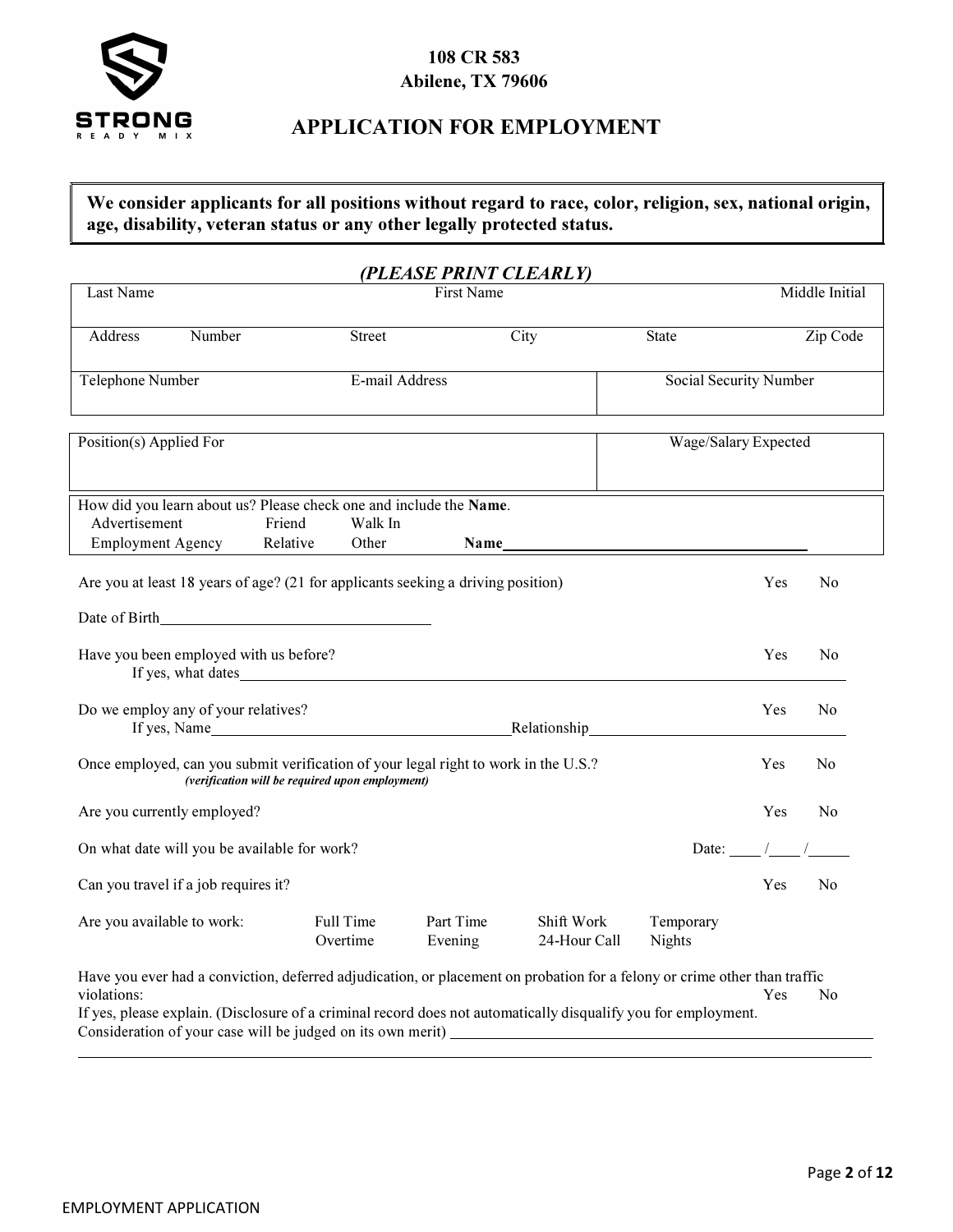#### EMPLOYMENT EXPERIENCE

List jobs chronologically starting with your present or last job and end with your first job. Your employment history should be complete. Applicants applying for commercial vehicle operator positions must list all employers for the previous 10 years.

#### May we contact your present employer? Yes No

## NOTICE: Include the Employer's full name, address and telephone number. If not complete your application will not be considered.

| Employer           |              |     |                 | Date Employed                                    | Job Title and Describe Duties Performed:         |                                                                                                                                                                 |  |
|--------------------|--------------|-----|-----------------|--------------------------------------------------|--------------------------------------------------|-----------------------------------------------------------------------------------------------------------------------------------------------------------------|--|
|                    |              |     | From            | T <sub>o</sub>                                   |                                                  |                                                                                                                                                                 |  |
| City               | <b>State</b> | Zip |                 |                                                  |                                                  |                                                                                                                                                                 |  |
| Telephone Number   |              |     |                 | Hourly Rate/Salary                               | Air Brakes                                       | Mixer                                                                                                                                                           |  |
|                    |              |     | <b>Starting</b> | Final                                            | <b>Straight Truck</b>                            | <b>Tractor Trailer</b>                                                                                                                                          |  |
| Reason for leaving |              |     |                 | <b>Standard Transmission</b><br>Commodity Hauled | <b>Automatic Transmission</b>                    |                                                                                                                                                                 |  |
| Employer           |              |     |                 | Date Employed                                    | Job Title and Describe Duties Performed:         | Was your job designated as a safety-sensitive function in any DOT-regulated mode subject to the drug and alcohol testing requirements of 49 CFR Part 40? YES NO |  |
|                    |              |     | From            | To                                               |                                                  |                                                                                                                                                                 |  |
| City               | <b>State</b> | Zip |                 |                                                  |                                                  |                                                                                                                                                                 |  |
| Telephone Number   |              |     |                 | Hourly Rate/Salary                               | Air Brakes                                       | Mixer                                                                                                                                                           |  |
|                    |              |     | <b>Starting</b> | Final                                            | <b>Straight Truck</b>                            | <b>Tractor Trailer</b>                                                                                                                                          |  |
| Reason for leaving |              |     |                 |                                                  | <b>Standard Transmission</b><br>Commodity Hauled | <b>Automatic Transmission</b>                                                                                                                                   |  |

Were you subject to the FMCSRs\*\* while employed? YES NO

Was your job designated as a safety-sensitive function in any DOT-regulated mode subject to the drug and alcohol testing requirements of 49 CFR Part 40? YES NO

| Employer             |     | Date Employed |                    | Job Title and Describe Duties Performed:         |                               |  |
|----------------------|-----|---------------|--------------------|--------------------------------------------------|-------------------------------|--|
|                      |     | From          | To                 |                                                  |                               |  |
| City<br><b>State</b> | Zip |               |                    |                                                  |                               |  |
| Telephone Number     |     |               | Hourly Rate/Salary | Air Brakes                                       | Mixer                         |  |
|                      |     | Starting      | Final              | <b>Straight Truck</b>                            | <b>Tractor Trailer</b>        |  |
| Reason for leaving   |     |               |                    | <b>Standard Transmission</b><br>Commodity Hauled | <b>Automatic Transmission</b> |  |

Were you subject to the FMCSRs\*\* while employed? YES NO Was your job designated as a safety-sensitive function in any DOT-regulated mode subject to the drug and alcohol testing requirements of 49 CFR Part 40? YES NO

| Employer                                                         |              |     |          | Date Employed      | Job Title and Describe Duties Performed: |                               |  |
|------------------------------------------------------------------|--------------|-----|----------|--------------------|------------------------------------------|-------------------------------|--|
|                                                                  |              |     | From     | To                 |                                          |                               |  |
| City                                                             | <b>State</b> | Zip |          |                    |                                          |                               |  |
| Telephone Number                                                 |              |     |          | Hourly Rate/Salary | Air Brakes                               | Mixer                         |  |
|                                                                  |              |     | Starting | Final              | Straight Truck                           | <b>Tractor Trailer</b>        |  |
| Reason for leaving                                               |              |     |          |                    | <b>Standard Transmission</b>             | <b>Automatic Transmission</b> |  |
|                                                                  |              |     |          |                    | Commodity Hauled                         |                               |  |
|                                                                  |              |     |          |                    |                                          |                               |  |
| Were you subject to the FMCSRs <sup>**</sup> while employed? YES |              |     | NO.      |                    |                                          |                               |  |

Was your job designated as a safety-sensitive function in any DOT-regulated mode subject to the drug and alcohol testing requirements of 49 CFR Part 40? YES NO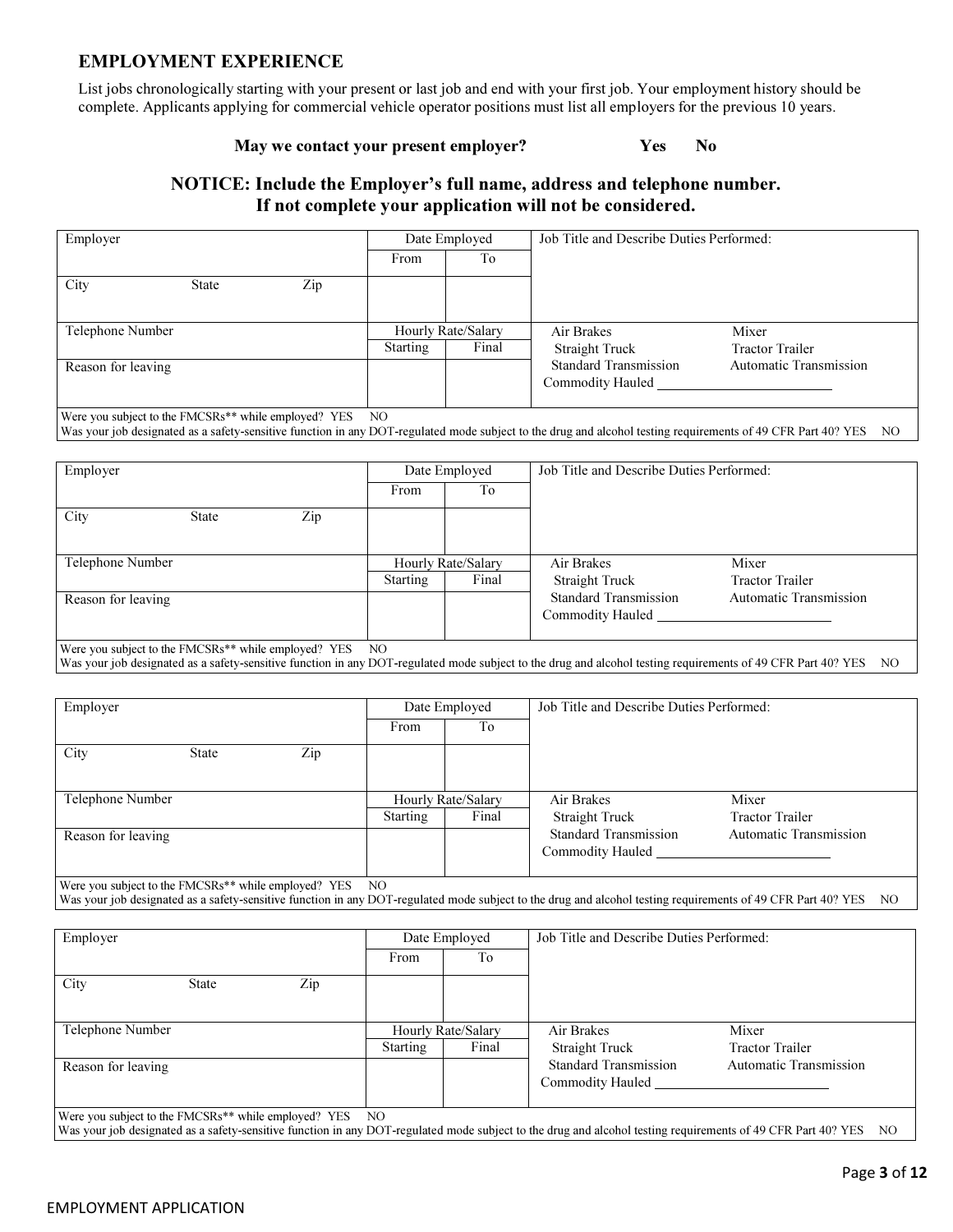| Employer                                                         |              |     | Date Employed |                    | Job Title and Describe Duties Performed:                                                                                                                     |                               |  |
|------------------------------------------------------------------|--------------|-----|---------------|--------------------|--------------------------------------------------------------------------------------------------------------------------------------------------------------|-------------------------------|--|
|                                                                  |              |     | From          | To                 |                                                                                                                                                              |                               |  |
| City                                                             | <b>State</b> | Zip |               |                    |                                                                                                                                                              |                               |  |
| Telephone Number                                                 |              |     |               | Hourly Rate/Salary | Air Brakes                                                                                                                                                   | Mixer                         |  |
|                                                                  |              |     | Starting      | Final              | Straight Truck                                                                                                                                               | <b>Tractor Trailer</b>        |  |
| Reason for leaving                                               |              |     |               |                    | <b>Standard Transmission</b>                                                                                                                                 | <b>Automatic Transmission</b> |  |
|                                                                  |              |     |               |                    | Commodity Hauled                                                                                                                                             |                               |  |
|                                                                  |              |     |               |                    |                                                                                                                                                              |                               |  |
| Were you subject to the FMCSRs <sup>**</sup> while employed? YES |              |     | NO.           |                    |                                                                                                                                                              |                               |  |
|                                                                  |              |     |               |                    | Was your job designated as a safety-sensitive function in any DOT-regulated mode subject to the drug and alcohol testing requirements of 49 CFR Part 40? YES | NO.                           |  |

| Date Employed |       | Job Title and Describe Duties Performed:         |                               |  |
|---------------|-------|--------------------------------------------------|-------------------------------|--|
| From          | To    |                                                  |                               |  |
|               |       |                                                  |                               |  |
|               |       |                                                  |                               |  |
|               |       | Air Brakes                                       | Mixer                         |  |
| Starting      | Final | <b>Straight Truck</b>                            | <b>Tractor Trailer</b>        |  |
|               |       | <b>Standard Transmission</b><br>Commodity Hauled | <b>Automatic Transmission</b> |  |
|               |       | Hourly Rate/Salary                               |                               |  |

Were you subject to the FMCSRs\*\* while employed? YES NO Was your job designated as a safety-sensitive function in any DOT-regulated mode subject to the drug and alcohol testing requirements of 49 CFR Part 40? YES NO

| Employer                                             |       |     | Date Employed  |                    | Job Title and Describe Duties Performed: |                               |  |
|------------------------------------------------------|-------|-----|----------------|--------------------|------------------------------------------|-------------------------------|--|
|                                                      |       |     | From           | Tо                 |                                          |                               |  |
| City                                                 | State | Zip |                |                    |                                          |                               |  |
|                                                      |       |     |                |                    |                                          |                               |  |
| Telephone Number                                     |       |     |                | Hourly Rate/Salary | Air Brakes                               | Mixer                         |  |
|                                                      |       |     | Starting       | Final              | <b>Straight Truck</b>                    | <b>Tractor Trailer</b>        |  |
| Reason for leaving                                   |       |     |                |                    | <b>Standard Transmission</b>             | <b>Automatic Transmission</b> |  |
|                                                      |       |     |                |                    | Commodity Hauled                         |                               |  |
| Were you subject to the EMCSRs** while employed? VES |       |     | $\overline{M}$ |                    |                                          |                               |  |

while employed? YES NO

Was your job designated as a safety-sensitive function in any DOT-regulated mode subject to the drug and alcohol testing requirements of 49 CFR Part 40? YES NO

| Employer                                                         | Date Employed   |                    | Job Title and Describe Duties Performed:         |                               |  |
|------------------------------------------------------------------|-----------------|--------------------|--------------------------------------------------|-------------------------------|--|
|                                                                  | From            | T <sub>o</sub>     |                                                  |                               |  |
| City<br>Zip<br><b>State</b>                                      |                 |                    |                                                  |                               |  |
| Telephone Number                                                 |                 | Hourly Rate/Salary | Air Brakes                                       | Mixer                         |  |
|                                                                  | <b>Starting</b> | Final              | <b>Straight Truck</b>                            | <b>Tractor Trailer</b>        |  |
| Reason for leaving                                               |                 |                    | <b>Standard Transmission</b><br>Commodity Hauled | <b>Automatic Transmission</b> |  |
| Were you subject to the EMCSRs <sup>**</sup> while employed? VES | $\overline{M}$  |                    |                                                  |                               |  |

Were you subject to the FMCSRs\*\* while employed? YES NO

Was your job designated as a safety-sensitive function in any DOT-regulated mode subject to the drug and alcohol testing requirements of 49 CFR Part 40? YES NO

## EDUCATION

| Schools     | Name | Location | Years<br>Completed | Graduate<br>No<br>Yes | Year | Degree | Major<br>Subjects |
|-------------|------|----------|--------------------|-----------------------|------|--------|-------------------|
| High School |      |          |                    |                       |      |        |                   |
| College     |      |          |                    |                       |      |        |                   |
| Graduate    |      |          |                    |                       |      |        |                   |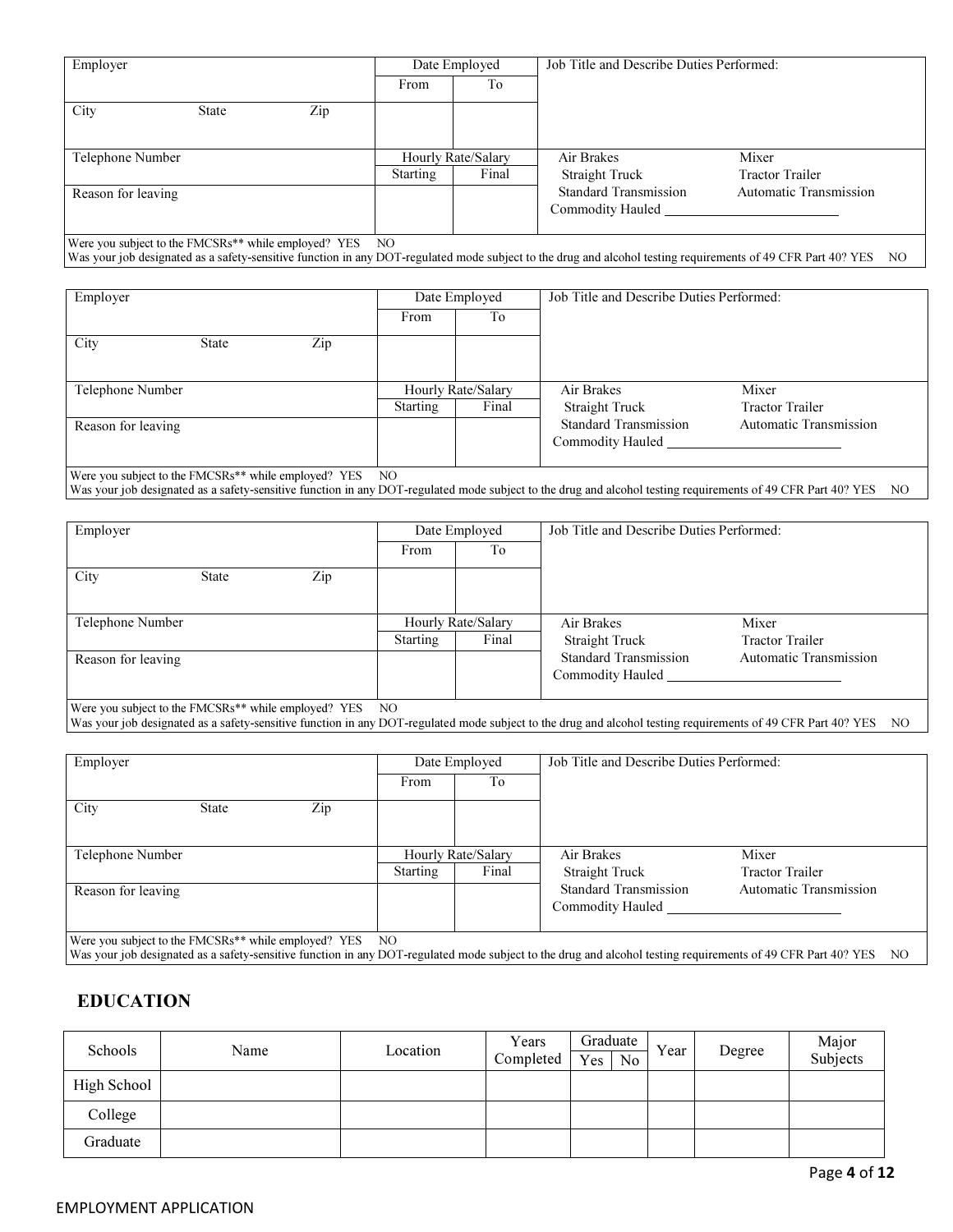## MILITARY EXPERIENCE

| Military Service - PLEASE ATTACH DD-214 TO APPLICATION |                  |                     |                   |  |  |  |  |
|--------------------------------------------------------|------------------|---------------------|-------------------|--|--|--|--|
| Branch:                                                |                  | From:               | To:               |  |  |  |  |
| Type of Discharge                                      | <b>Honorable</b> | <b>Dishonorable</b> | General and Other |  |  |  |  |

# DRIVER EXPERIENCE AND QUALIFICATIONS

#### U.S. Department of Transportation. 49 CFR 391.21 requires questions contained in this section

| Driver's License Information                                                                                                                                                   |                                                                                            |      |              |                  |                |                                         |    |  |
|--------------------------------------------------------------------------------------------------------------------------------------------------------------------------------|--------------------------------------------------------------------------------------------|------|--------------|------------------|----------------|-----------------------------------------|----|--|
|                                                                                                                                                                                | If applying for a position requiring the use of a company vehicle, complete the following: |      |              |                  |                |                                         |    |  |
|                                                                                                                                                                                |                                                                                            |      |              |                  |                |                                         |    |  |
| Driver's License Number Number                                                                                                                                                 |                                                                                            |      |              |                  |                | Expiration Date $\frac{1}{\sqrt{2\pi}}$ |    |  |
| Do you currently hold a valid commercial vehicle operator's license?                                                                                                           |                                                                                            |      |              | Yes              |                | No Class: A<br>$\overline{B}$           | C  |  |
| Have you ever had your driver's license suspended, revoked or been denied a driver's license?<br>Yes<br>N <sub>0</sub><br>If yes, please explain                               |                                                                                            |      |              |                  |                |                                         |    |  |
| Have you ever been disqualified for violations of the Federal Motor Carrier Safety Regulations?                                                                                |                                                                                            |      |              |                  |                | Yes                                     | No |  |
| List any traffic citations, other than parking, that you have received during the previous three years.                                                                        |                                                                                            |      |              |                  |                |                                         |    |  |
| Class and Weight of Vehicles Driven                                                                                                                                            |                                                                                            |      |              |                  |                |                                         |    |  |
|                                                                                                                                                                                |                                                                                            |      |              |                  |                |                                         |    |  |
| List Class of Vehicles Driven:                                                                                                                                                 |                                                                                            |      |              |                  |                |                                         |    |  |
|                                                                                                                                                                                |                                                                                            |      |              |                  |                |                                         |    |  |
| Class 4-6 GVW $14,000# - 26,000# -$ Approx Miles Driven                                                                                                                        |                                                                                            |      |              |                  |                |                                         |    |  |
|                                                                                                                                                                                |                                                                                            |      |              |                  |                |                                         |    |  |
| List any violation of motor vehicle laws or ordinances (other than parking) for which you have been convicted or forfeited bond<br>or collateral during the preceding 3 years. |                                                                                            |      |              |                  |                |                                         |    |  |
|                                                                                                                                                                                |                                                                                            |      |              |                  |                |                                         |    |  |
|                                                                                                                                                                                |                                                                                            |      |              |                  |                |                                         |    |  |
|                                                                                                                                                                                |                                                                                            |      |              |                  |                |                                         |    |  |
|                                                                                                                                                                                |                                                                                            |      |              |                  |                |                                         |    |  |
| List all motor vehicle accidents in which you have been involved during the preceding 3 years.                                                                                 |                                                                                            |      |              |                  |                |                                         |    |  |
| Accident                                                                                                                                                                       | Vehicle                                                                                    | Date | City And     | Injuries         | Fatalities     | <b>Brief Description of Accidents</b>   |    |  |
|                                                                                                                                                                                |                                                                                            |      | <b>State</b> |                  |                |                                         |    |  |
| <b>DOT</b><br>NON-DOT                                                                                                                                                          | Personal                                                                                   |      |              | <b>Yes</b>       | Yes            |                                         |    |  |
|                                                                                                                                                                                | Commercial                                                                                 |      |              | No               | No.            |                                         |    |  |
| NON-DOT<br><b>DOT</b>                                                                                                                                                          | Personal<br>Commercial                                                                     |      |              | <b>Yes</b><br>No | Yes<br>No      |                                         |    |  |
|                                                                                                                                                                                | Personal                                                                                   |      |              | Yes              | Yes            |                                         |    |  |
| <b>DOT</b><br>NON-DOT                                                                                                                                                          | Commercial                                                                                 |      |              | No               | N <sub>0</sub> |                                         |    |  |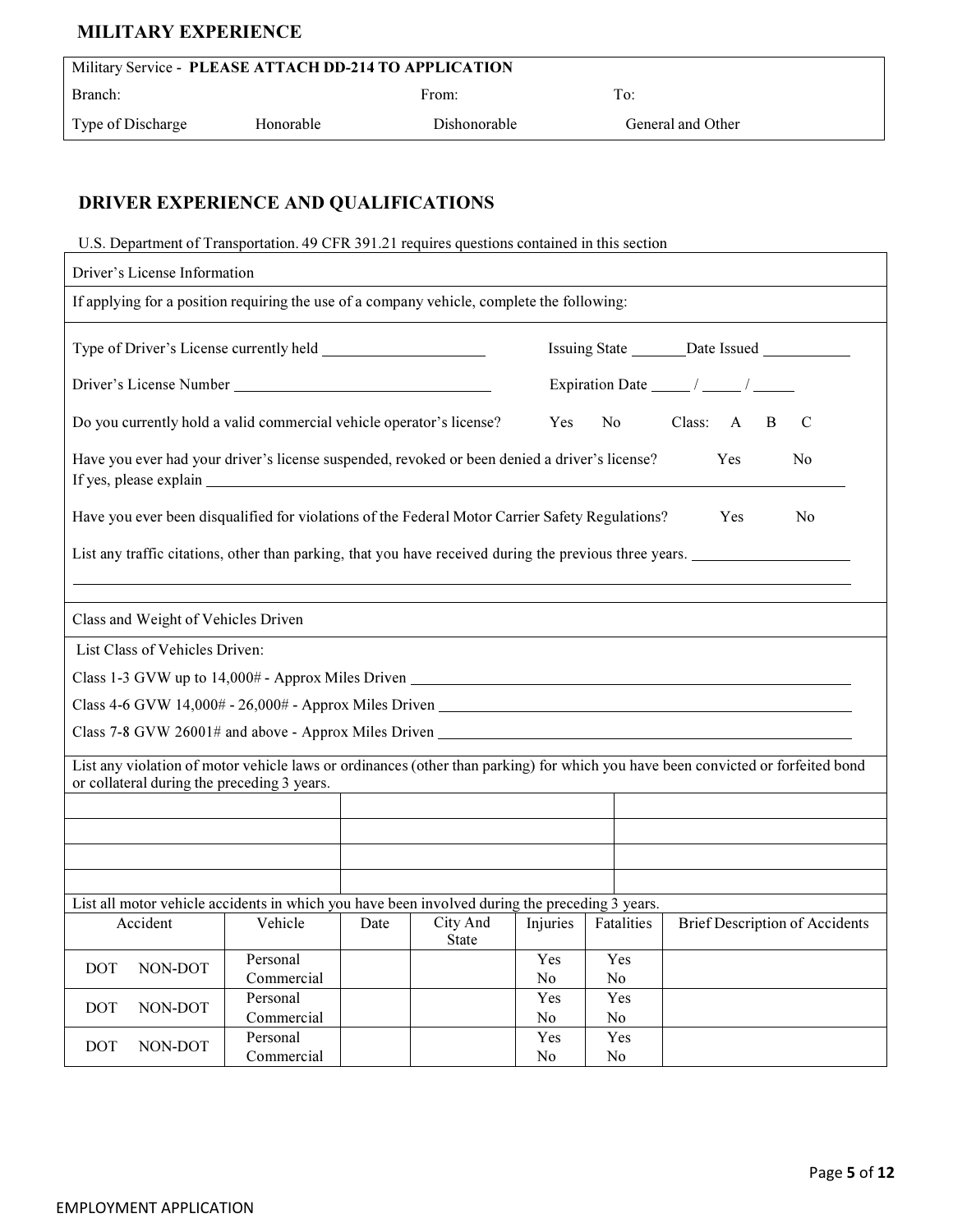## MAINTENANCE EXPERIENCE AND QUALIFICATIONS

| Area                       | Formal<br>Training | Years of<br>Experience | Area                          | Formal<br>Training | Years of<br>Experience |
|----------------------------|--------------------|------------------------|-------------------------------|--------------------|------------------------|
| Drive Line Components      |                    |                        | Air Conditioning              |                    |                        |
| Diesel Tune-up / Rebuild   |                    |                        | Frame and Wheel Alignment     |                    |                        |
| Gasoline Tune-up / Rebuild |                    |                        | Hydraulics                    |                    |                        |
| <b>Brakes</b>              |                    |                        | Trailer Repair                |                    |                        |
| <b>Electrical Repair</b>   |                    |                        | Body Work                     |                    |                        |
| Cooling System             |                    |                        | <b>Mechanical Inspections</b> |                    |                        |

List formal training and years of experience in the following areas:

List formal training and years of experience with the following equipment:

| Equipment                                 | Formal<br>Training | Years of<br>Experience | Equipment                  | Formal<br>Training | Years of<br>Experience |
|-------------------------------------------|--------------------|------------------------|----------------------------|--------------------|------------------------|
| <b>Electrical Diagnostic</b><br>Equipment |                    |                        | Electric Welder            |                    |                        |
| Frame/Axle Straightening<br>Equipment     |                    |                        | Oxy / Acetylene Welder     |                    |                        |
| <b>Engine Rebuilding</b><br>Equipment     |                    |                        | Wheel Balancing Equipment  |                    |                        |
| Diesel Injection Equipment                |                    |                        | Air Conditioning Equipment |                    |                        |

| List additional maintenance training or certifications: |  |  |
|---------------------------------------------------------|--|--|
|                                                         |  |  |
|                                                         |  |  |
|                                                         |  |  |
|                                                         |  |  |
|                                                         |  |  |
|                                                         |  |  |
|                                                         |  |  |
|                                                         |  |  |

Summarize special job-related skills, qualifications, training, and apprenticeships: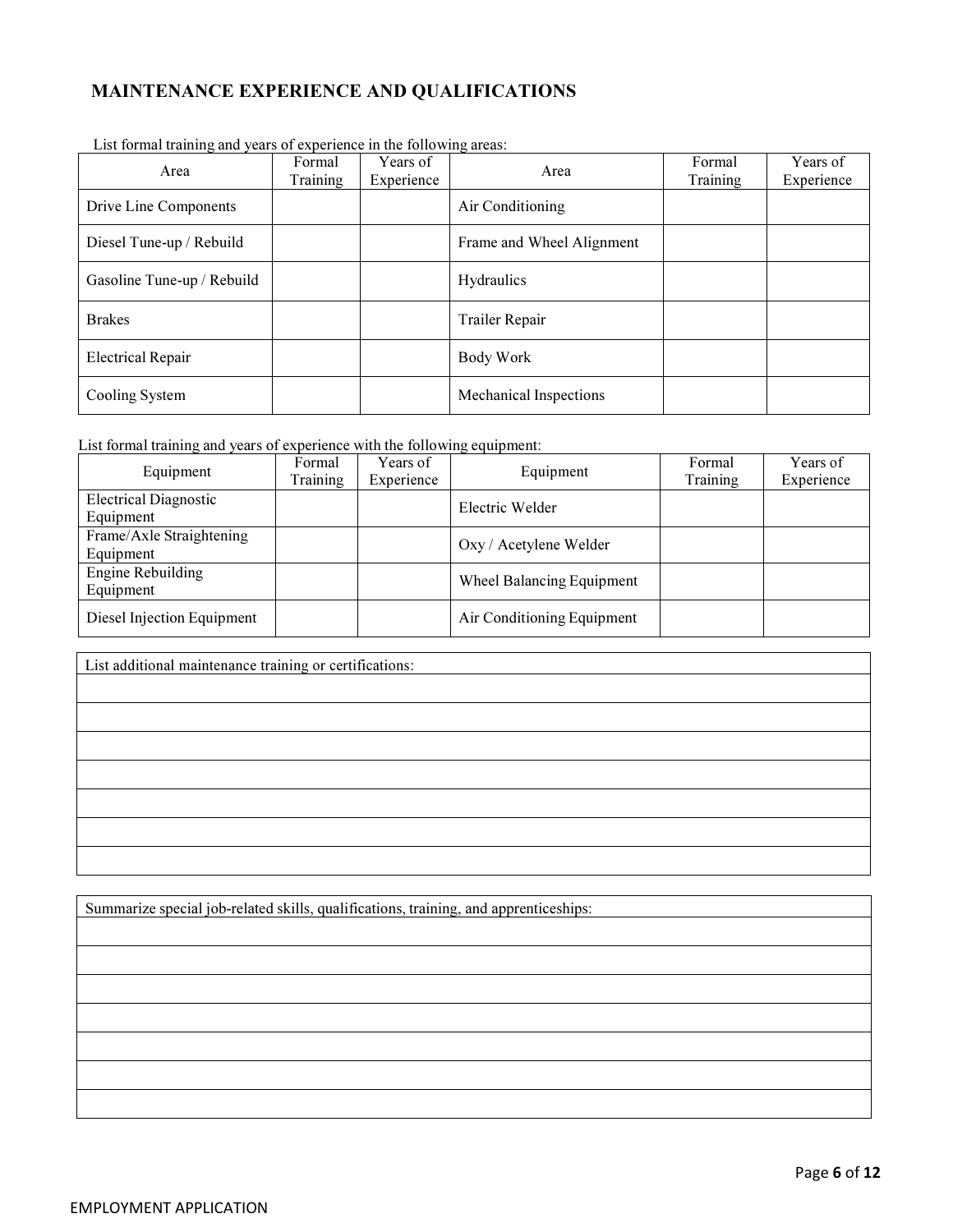## ADDITIONAL INFORMATION

List any business and personal reference

| Name | Address and Telephone Number | Occupation |
|------|------------------------------|------------|
|      |                              |            |
|      |                              |            |
|      |                              |            |
|      |                              |            |
|      |                              |            |

| State additional information you feel may be helpful to us in considering your application. |  |  |
|---------------------------------------------------------------------------------------------|--|--|
|                                                                                             |  |  |
|                                                                                             |  |  |
|                                                                                             |  |  |
|                                                                                             |  |  |
|                                                                                             |  |  |
|                                                                                             |  |  |
|                                                                                             |  |  |
|                                                                                             |  |  |
|                                                                                             |  |  |
|                                                                                             |  |  |

List references familiar with your employment history.

| Name    | Position |
|---------|----------|
| Address | Phone #  |
|         |          |
| Name    | Position |
| Address | Phone #  |
|         |          |
| Name    | Position |
| Address | Phone #  |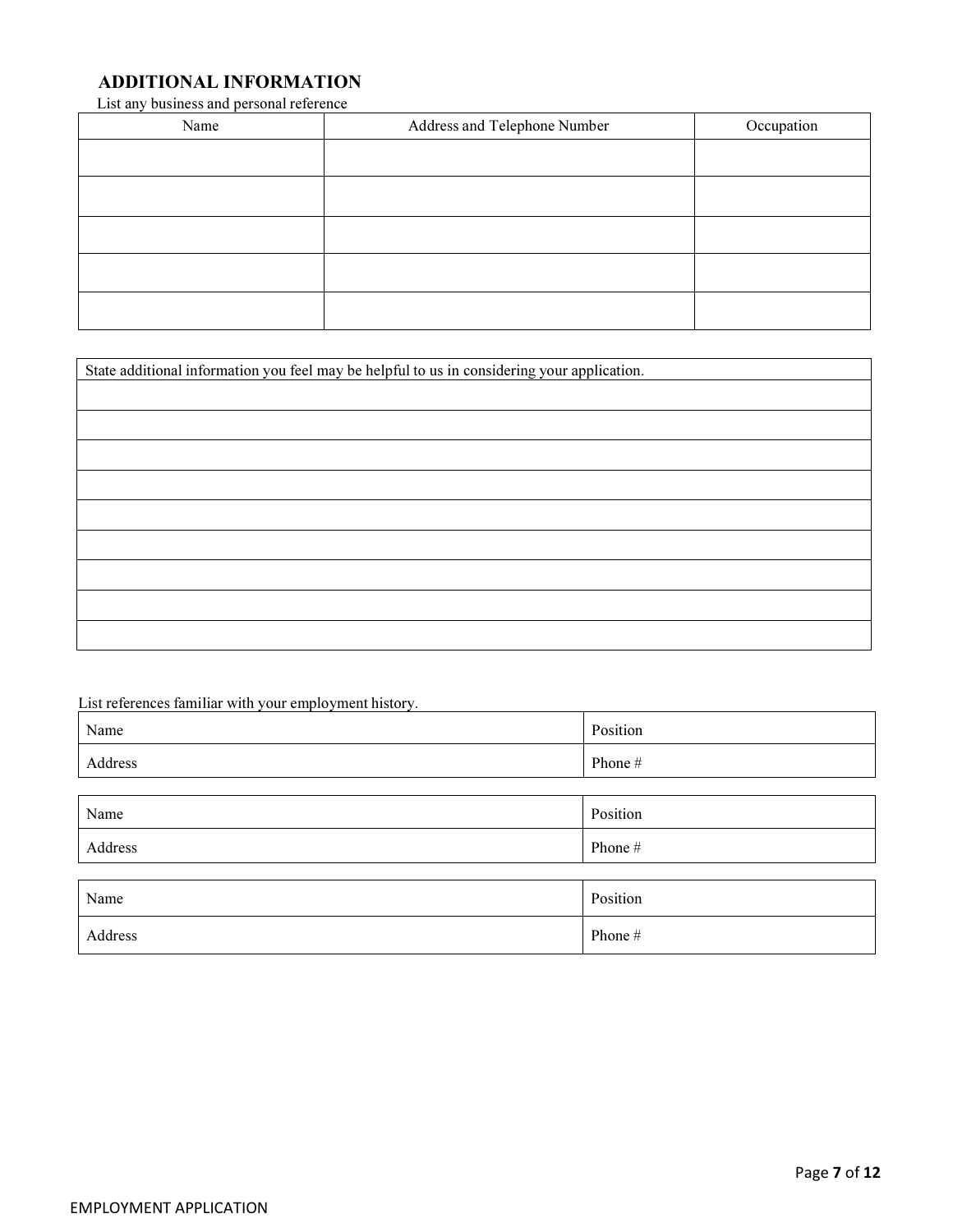

#### Applicants Statement

I hereby certify that answers given herein are true and complete to the best of knowledge. I understand and agree that any falsified answer or omission may disqualify me from consideration for employment.

I hereby authorize investigation of all answers, statements or other information contained in this application as may be deemed necessary in arriving at an employment decision. I also authorize each and every person named in this application to provide any information deemed relevant by The Company and its subsidiaries in arriving at an employment decision. Furthermore, I hereby release The Company and its subsidiaries and such other persons and organizations named in this application from all liability and for any damage whatsoever incurred in providing, receiving, or investigating such information. I further agree that The Company may obtain my credit report in accordance with 1681(b)(2) of Title 15 of the United States Code, commonly known as the Fair Credit.

I understand that this application shall be considered active for a period of time not to exceed 60 days from the date indicated below. I understand that if I wish to be considered for employment beyond this time period, I must inquire as to whether applications are being accepted at that time.

I hereby understand and acknowledge that, unless otherwise defined by applicable law, any employment relationship with The Company and/or its subsidiaries is of an "at will" nature, which means the employee may resign at any time and the employer may discharge employee at any time with or without cause or reason. I further understand that this "at will" employment relationship may not be changed by any written document or by conduct unless such change is specifically acknowledged in writing by the President and Chief Executive Officer of The Company.

I agree that before being employed, I am to submit to and must pass a controlled substance test to be conducted in accordance with The Company's policy. I agree that any offer of employment is contingent upon successful completion of a post offer medical examination by a physician designated by The Company. I further agree to take physical exams and controlled substance and alcohol testing when required during my employment.

In the event of employment, I fully understand that this application will become a part of my personnel record and that false and misleading information given in my application or interview(s) may result in discharge. I agree to abide by all policies, rules and regulations of The Company and/or its subsidiaries and, if requested, to sign the company's agreements relating to discoveries, inventions, and confidential information.

I have read the paragraphs above and fully understand their importance and effect upon my employment. I also acknowledge the same as a condition of my employment with The Company and/or its subsidiaries.

Signature of Applicant Date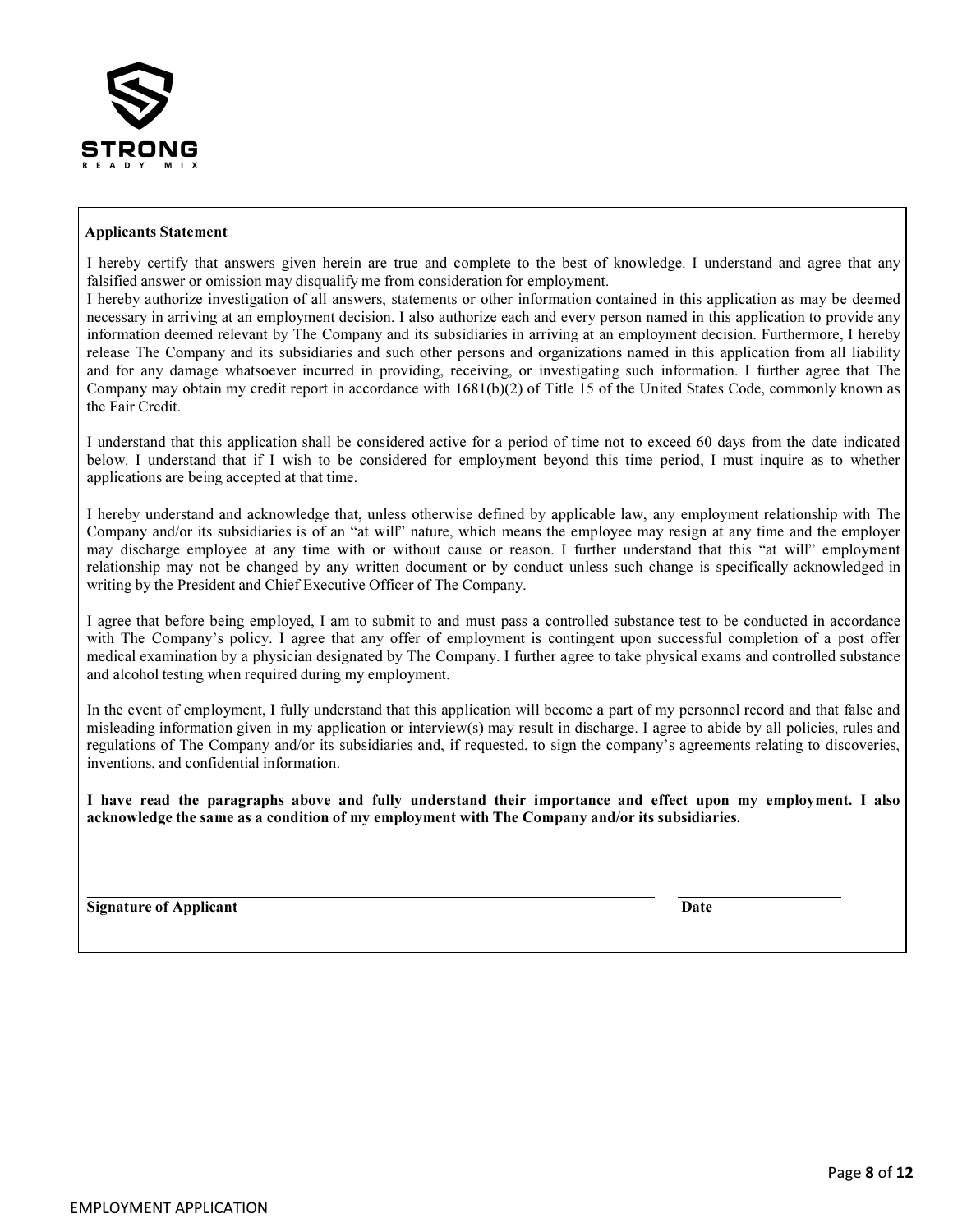

## STRONG READY MIX, LTD

### BACKGROUND INVESTIGATION CONSENT

I, 1. **hereby authorize Strong Ready Mix, LTD** and/or its agents to make an independent investigation of my background, references, character, past employment, education, credit history, criminal or police records, including those maintained by both public and private organizations and all public records for the purpose of confirming the information contained on my Application and/or obtaining other information which may be material to my qualifications for employment now and, if applicable, during the tenure of my employment with **Strong Ready Mix, LTD**.

I release **Strong Ready Mix, LTD** and/or its agents and any person or entity, which provides information pursuant to this authorization, from any and all liabilities, claims or law suits in regards to the information obtained from any and all of the above referenced sources used.

The following is my true and complete legal name and all information contained herein is true and correct to the best of my knowledge:

Applicant/Employee Name and Signature Date

 - - Social Security Number \* Date of Birth \*

 $\overline{a}$ 

\*NOTE: The above information is required for identification purposes only, and is in no manner used as qualifications for employment. Strong Ready Mix, LTD is an Equal Opportunity Employer, and does not discriminate on the basis of Sex, Race, Religion, Age, Handicap or National Origin.

Printed Name

Street Address

City, State, Zip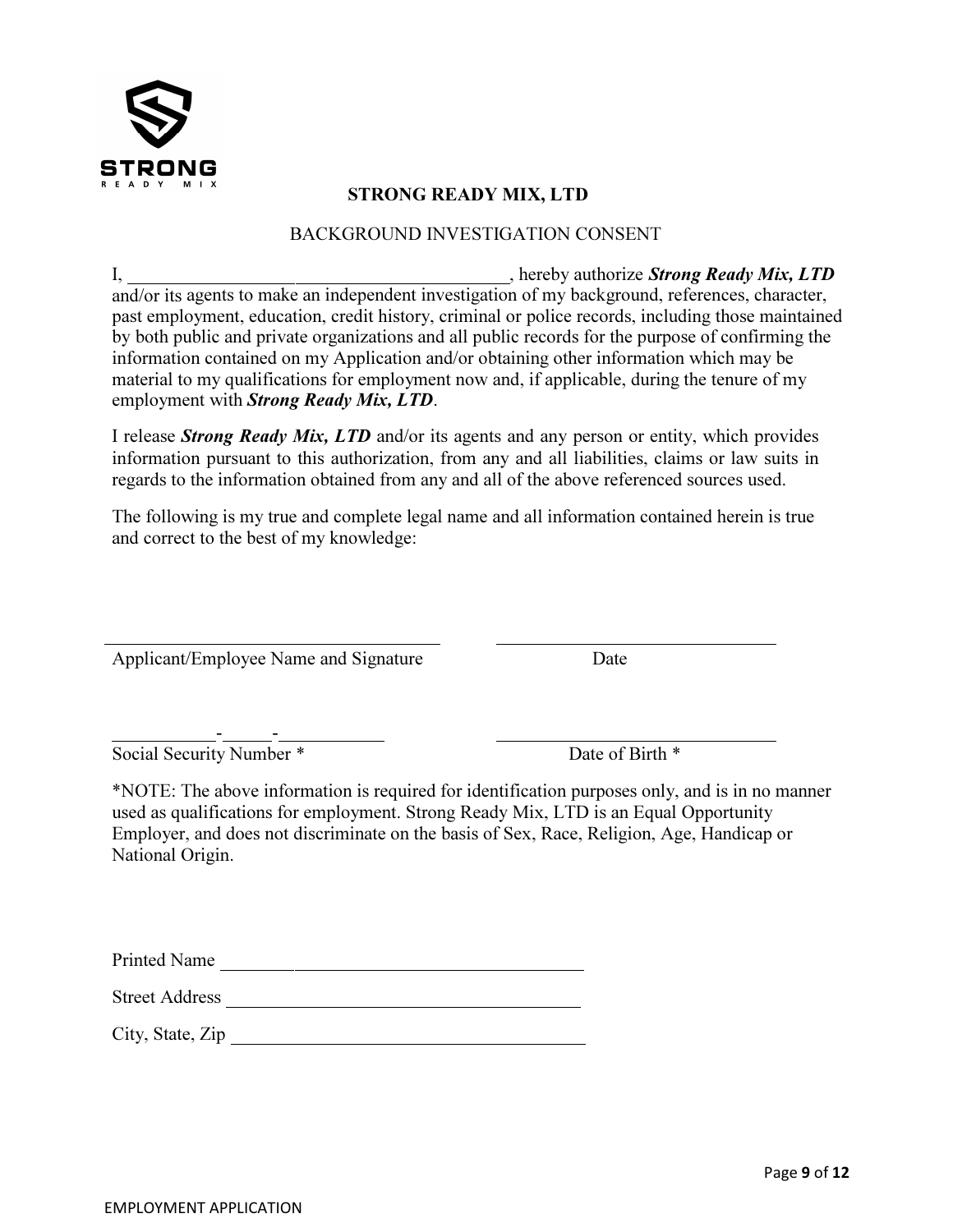

## FORMER EMPLOYER VERIFICATION

#### **SECTION 1:** Previous Employee Information and Release

## \*\* APPLICANTS COMPLETE SECTION 1 ONLY \*\*

Name:

(Print Full Name)

\_ Social Security #: \_\_\_\_\_\_\_-

I hereby authorize the following companies (list previous employers)

to release the below requested information to Strong Ready Mix, LTD for the purposes of investigation and qualifying me to drive a commercial motor vehicle including any pre-employment drug test results. You are now required by the U.S. DOT and Federal Motor Carrier Safety Regulations 49 CFR Parts 40, 382, and 391 to furnish this information. Your quick response to this request will be greatly appreciated.

Signature: **Date:** Date: **Date:** Date:

# \*\* APPLICANTS DO NOT COMPLETE PAST THIS LINE \*\*

#### SECTION 2: Previous Employee Work History

|                           | Dates of Employment From: ___________ to ___________ Job Duties ________________      |                                                                                                                                                                                                                                     |  |                                                                                                                       |    |      |
|---------------------------|---------------------------------------------------------------------------------------|-------------------------------------------------------------------------------------------------------------------------------------------------------------------------------------------------------------------------------------|--|-----------------------------------------------------------------------------------------------------------------------|----|------|
|                           |                                                                                       | (month) (year) $\overline{(month)}$ (year)                                                                                                                                                                                          |  |                                                                                                                       |    |      |
|                           |                                                                                       |                                                                                                                                                                                                                                     |  |                                                                                                                       |    |      |
|                           | Types of equipment operated: Tractor/Trailer Straight Truck Other                     |                                                                                                                                                                                                                                     |  |                                                                                                                       |    |      |
|                           |                                                                                       |                                                                                                                                                                                                                                     |  |                                                                                                                       |    |      |
|                           | <b>SECTION 3: Safety Performance History Per 49 C.F.R. 391.23(2)</b>                  |                                                                                                                                                                                                                                     |  |                                                                                                                       |    |      |
|                           |                                                                                       |                                                                                                                                                                                                                                     |  |                                                                                                                       | No |      |
|                           | Was this employee involved in any accidents in the last three years?  Yes             |                                                                                                                                                                                                                                     |  |                                                                                                                       | No |      |
|                           |                                                                                       |                                                                                                                                                                                                                                     |  |                                                                                                                       |    |      |
|                           |                                                                                       |                                                                                                                                                                                                                                     |  |                                                                                                                       |    |      |
|                           |                                                                                       |                                                                                                                                                                                                                                     |  |                                                                                                                       |    |      |
|                           |                                                                                       |                                                                                                                                                                                                                                     |  | <u> 1989 - Johann Harry Harry Harry Harry Harry Harry Harry Harry Harry Harry Harry Harry Harry Harry Harry Harry</u> |    |      |
|                           | Reason for Leaving: Discharged Resigned Laid Off Other, list: __________________      |                                                                                                                                                                                                                                     |  |                                                                                                                       |    |      |
|                           |                                                                                       |                                                                                                                                                                                                                                     |  |                                                                                                                       |    |      |
|                           | <b>SECTION 4: Previous Drug and Alcohol Results Per 49 C.F.R. 40.25</b>               |                                                                                                                                                                                                                                     |  |                                                                                                                       |    |      |
|                           | Was this person in a DOT controlled substance testing program with your company?  Yes |                                                                                                                                                                                                                                     |  |                                                                                                                       |    | No.  |
|                           |                                                                                       |                                                                                                                                                                                                                                     |  |                                                                                                                       |    |      |
| $1_{-}$<br>2 <sub>1</sub> | Did the employee have alcohol tests with a result of 0.04 or higher?  Yes             |                                                                                                                                                                                                                                     |  |                                                                                                                       |    | No   |
|                           | Did the employee have verified positive drug test?  Yes                               |                                                                                                                                                                                                                                     |  |                                                                                                                       |    | No.  |
| 3.                        |                                                                                       |                                                                                                                                                                                                                                     |  |                                                                                                                       |    | No   |
| 4.                        | Did the employee have other violations of DOT agency drug and alcohol testing         |                                                                                                                                                                                                                                     |  |                                                                                                                       |    |      |
|                           |                                                                                       |                                                                                                                                                                                                                                     |  |                                                                                                                       |    | - No |
|                           | 5. Did any previous employers report any drug or alcohol rule violations              |                                                                                                                                                                                                                                     |  |                                                                                                                       |    |      |
|                           |                                                                                       |                                                                                                                                                                                                                                     |  |                                                                                                                       |    | No.  |
|                           |                                                                                       |                                                                                                                                                                                                                                     |  |                                                                                                                       |    |      |
|                           |                                                                                       |                                                                                                                                                                                                                                     |  |                                                                                                                       |    |      |
|                           |                                                                                       | Phone #: <u>New York: Date:</u> Date: New York: New York: New York: New York: New York: New York: New York: New York: New York: New York: New York: New York: New York: New York: New York: New York: New York: New York: New York: |  |                                                                                                                       |    |      |
|                           |                                                                                       |                                                                                                                                                                                                                                     |  |                                                                                                                       |    |      |
|                           |                                                                                       |                                                                                                                                                                                                                                     |  |                                                                                                                       |    |      |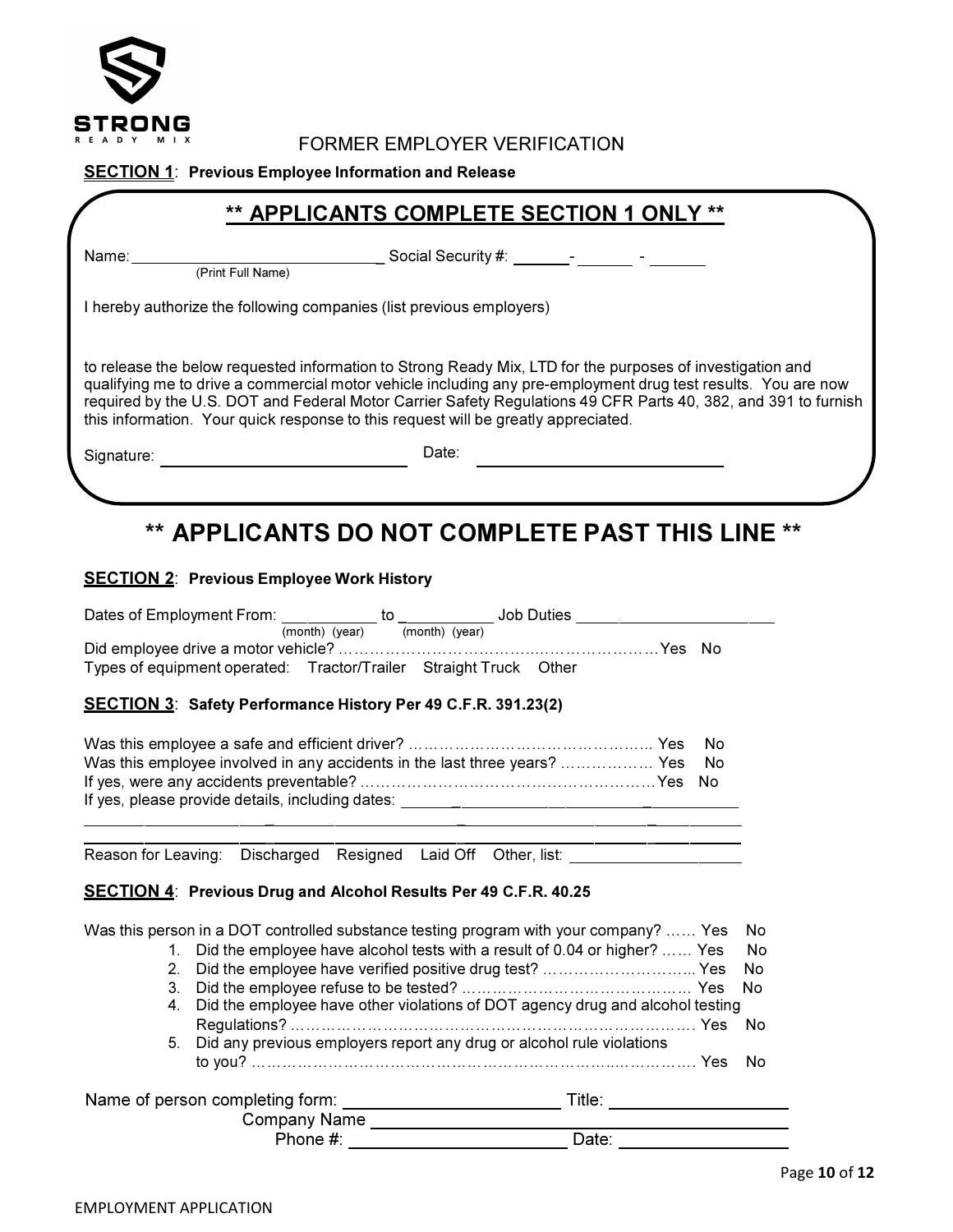



| Use this form to <b>obtain</b> the CDL holder's reported positive alcohol or controlled |  |  |
|-----------------------------------------------------------------------------------------|--|--|
| substance test results information.                                                     |  |  |

This form should ONLY be used if you wish to inquire whether or not a prospective driver (CDL Holder) has had a positive alcohol or controlled substance test result reported to the Texas Department of Public Safety in compliance with state law.

# THIS FORM IS NOT REQUIRED FOR REPORTING A POSITIVE ALCOHOL OR CONTROLLED SUBSTANCE TEST.

| 1. This form must be completed in full and include the |  |
|--------------------------------------------------------|--|
| driver's original signature.                           |  |

Texas Department of Public Safety Motor Carrier Bureau, MSC #0521 6200 Guadalupe, Building P

2. Deliver, mail or FAX the completed form to: **Austin, Texas 78752-4019** 

Facsimile: 512-424-5310

I, , Print Name of CDL Holder

of , Print Address of CDL Holder

authorize release of the CDL holder's reported positive alcohol or controlled substance test results reported under state law

| to                       | <b>Print Name</b>    |                                  |
|--------------------------|----------------------|----------------------------------|
| of                       | <b>Print Address</b> |                                  |
|                          |                      | State <b>State</b> Date of Birth |
| Signature of Driver<br>X |                      | Date                             |

If you wish to request and receive this information by electronic mail, submit a completed and notarized Electronic Mail Verification Form (MCS-32), available at the following web address: http://www.txdps.state.tx.us/forms/index.htm.